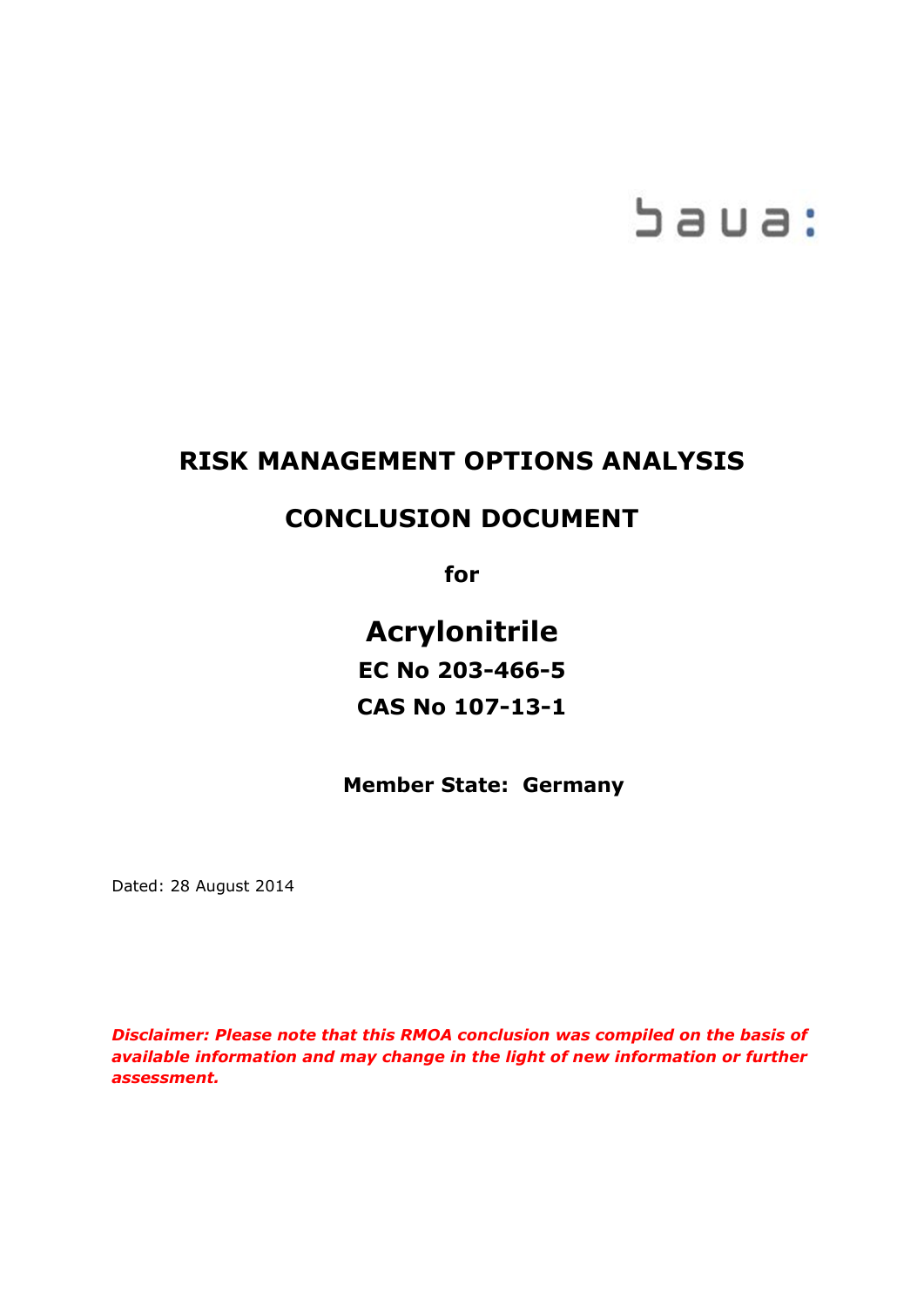## **1. OVERVIEW OF OTHER REGULATORY PROCESSES / EU LEGISLATION**

#### **Directive/Regulation**

EU. First EC List of Priority Substances, Regulation **No. 1179/94**

EU. Regulation **No. 10/2011** on plastic materials and articles intended to come into contact with food

EU. REACH, Annex XVII, Appendix 2, Entry 28 - Carcinogens: category 1B (Table 3.1)

EU. Directive **98/24/EC** on the protection of workers from the risks related to chemical agents

EU. Directive **2004/37/EC** on the protection of workers from the risks related to carcinogens or mutagens

EU. Directive **92/85/EEC** on pregnant workers and workers who have recently given birth or are breastfeeding

EU. Directive **94/33/EC** on young people at work

EU. Directive **2010/75/EU** on Industrial Emissions (IPPC)

EU. Regulation **1980/2000** on products not eligible for a positive Eco-Label

#### **Non-exhaustive list of European countries that have established a limit value for acrylonitrile (taken from the Ariel database)**

| <b>European</b> | <b>Limit values</b>                                     |                                        |
|-----------------|---------------------------------------------------------|----------------------------------------|
| country         |                                                         |                                        |
| Austria         | TRK TWA: 2 ml/m <sup>3</sup>                            | TRK STEL: 8 ml/m <sup>3</sup>          |
|                 | TRK TWA: $4.5 \text{ mg/m}^3$                           | TRK STEL: 18 mg/m <sup>3</sup>         |
| Belgium         | TWA: 2 ppm                                              |                                        |
|                 | TWA: 4.4 mg/m <sup>3</sup>                              |                                        |
| <b>Denmark</b>  | TWA: 2 ppm                                              |                                        |
|                 | TWA: $4 \text{ mg/m}^3$                                 |                                        |
| Finland         | 8h limit: 2 ppm                                         | 15-minute limit: 4 ppm                 |
|                 | 8h limit: 4.4 mg/m <sup>3</sup>                         | 15-minute limit. 8.8 mg/m <sup>3</sup> |
| France          | Time weighted average (VME): 2                          | Short term exposure limit: 15          |
|                 | ppm                                                     | ppm                                    |
|                 | Time weighted average (VME): 4.5                        | Short term exposure limit: 32.5        |
|                 | mg/m <sup>3</sup>                                       | mq/m <sup>3</sup>                      |
| Greece          | TWA: 2 ppm                                              |                                        |
|                 | TWA: 4.5 mg/m <sup>3</sup>                              |                                        |
| Iceland         | TWA: 2 ppm                                              |                                        |
|                 | TWA: 4.5 mg/m <sup>3</sup>                              |                                        |
| Ireland         | TWA: 2 ppm                                              |                                        |
|                 | TWA: $4.5 \text{ mg/m}^3$                               |                                        |
| Italy           | TWA: 2 ppm                                              |                                        |
| Norway          | Threshold limit value: 2 ppm                            |                                        |
|                 | Threshold limit value: 4 mg/m <sup>3</sup>              |                                        |
| Portugal        | 8h exposure limit: 2 ppm                                |                                        |
| Spain           | 8h daily exposure limit (VLA-ED): 2 ppm                 |                                        |
|                 | 8h daily exposure limit (VLA-ED): 4.4 mg/m <sup>3</sup> |                                        |
| Sweden          | Level limit value (NGV): 2 ppm                          | Short term limit (KTV): 6 ppm          |
|                 | Level limit value (NGV): 4.5                            | Short term limit (KTV): 13             |
|                 | mg/m <sup>3</sup>                                       | mg/m <sup>3</sup>                      |
| Switzerland     | TWA: 2 ppm                                              |                                        |
|                 | TWA: $4.5 \text{ mg/m}^3$                               |                                        |
| <b>UK</b>       | TWA: 2 ppm                                              |                                        |
|                 | TWA: 4.4 mg/m <sup>3</sup>                              |                                        |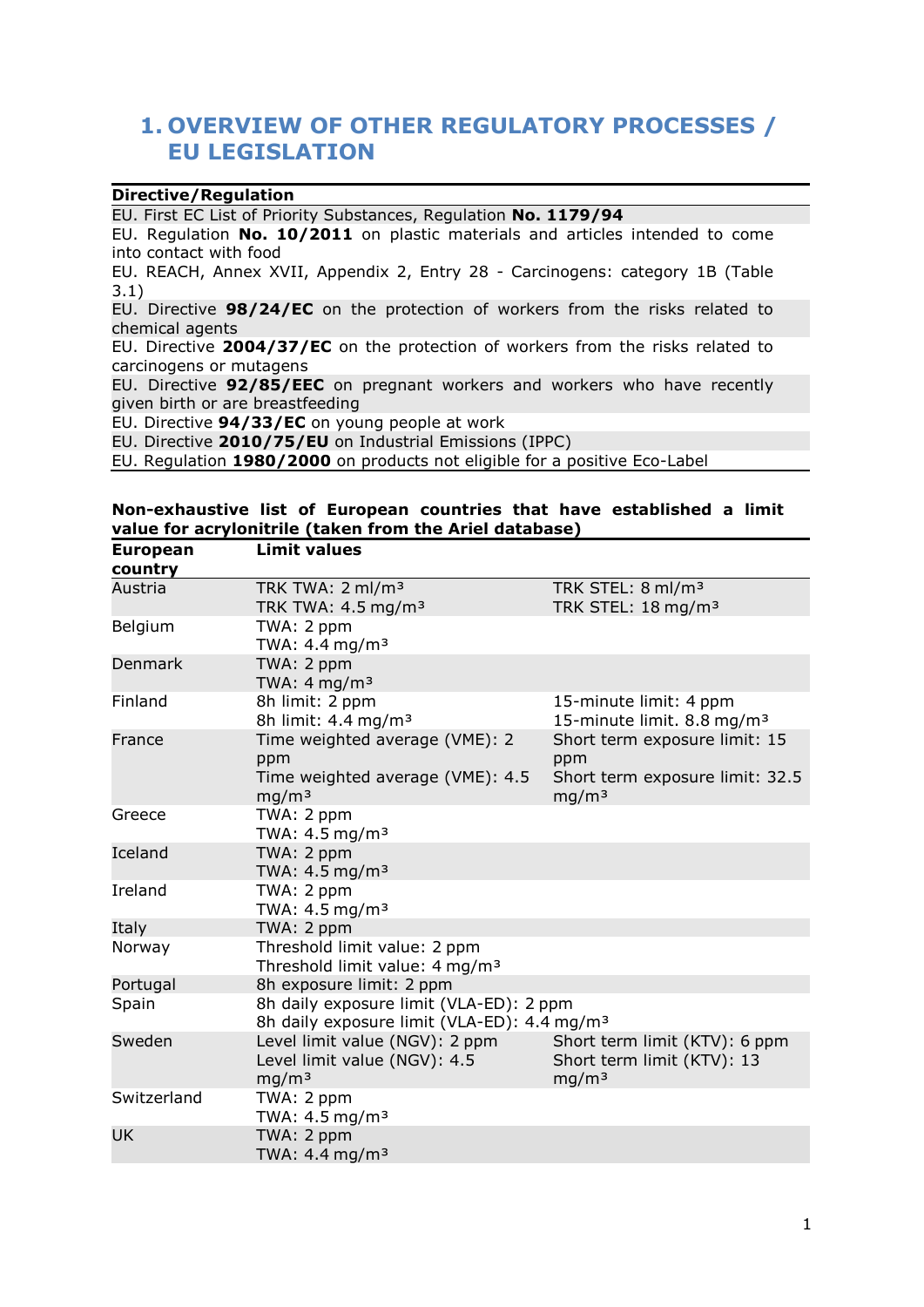Further information: EC, European Union Risk Assessment Report - Acrylonitrile. 2004. and EC, Commission Recommendation of 29 April 2004 on the results of the risk evaluation and the risk reduction strategies for the substances: Acetonitrile… (recommendation for EU-wide OEL).

## **2. CONCLUSION OF RMOA**

This conclusion is based on the REACH and CLP data as well as other available relevant information taking into account the SVHC Roadmap to 2020, where appropriate.

| <b>Conclusions</b>                               | <b>Tick</b><br>box |
|--------------------------------------------------|--------------------|
| Need for follow up regulatory action at EU level |                    |
| Harmonised classification and labelling          |                    |
| Identification as SVHC (authorisation)           |                    |
| Restrictions                                     |                    |
| Other EU-wide measures                           |                    |
| No need for regulatory follow-up action          |                    |

## **3. FOLLOW-UP OF REGULATORY RISK MANAGEMENT ACTION AT EU LEVEL**

## **3.1 Need for follow-up regulatory action at EU level**

### **3.1.1 Harmonised classification and labelling**

### **3.1.2 Identification as a substance of very high concern, SVHC (first step towards authorisation)**

### **3.1.3 Restriction**

### **3.1.4 Other Union-wide regulatory risk management measures**

Introduction of a Europe-wide OEL would help to reach a similar level of protection for all EU countries. The national limits currently in use (Table above), are all very similar, so establishment of an community wide OEL of 2ppm  $(4.5 \text{ mg/m}^3)$  should be easy to attain. However, according to the knowledge of the aMSCA no such action is planned now. The aMSCA urges to fully implement the community wide occupational exposure limit already proposed by the European Commission in 2004.